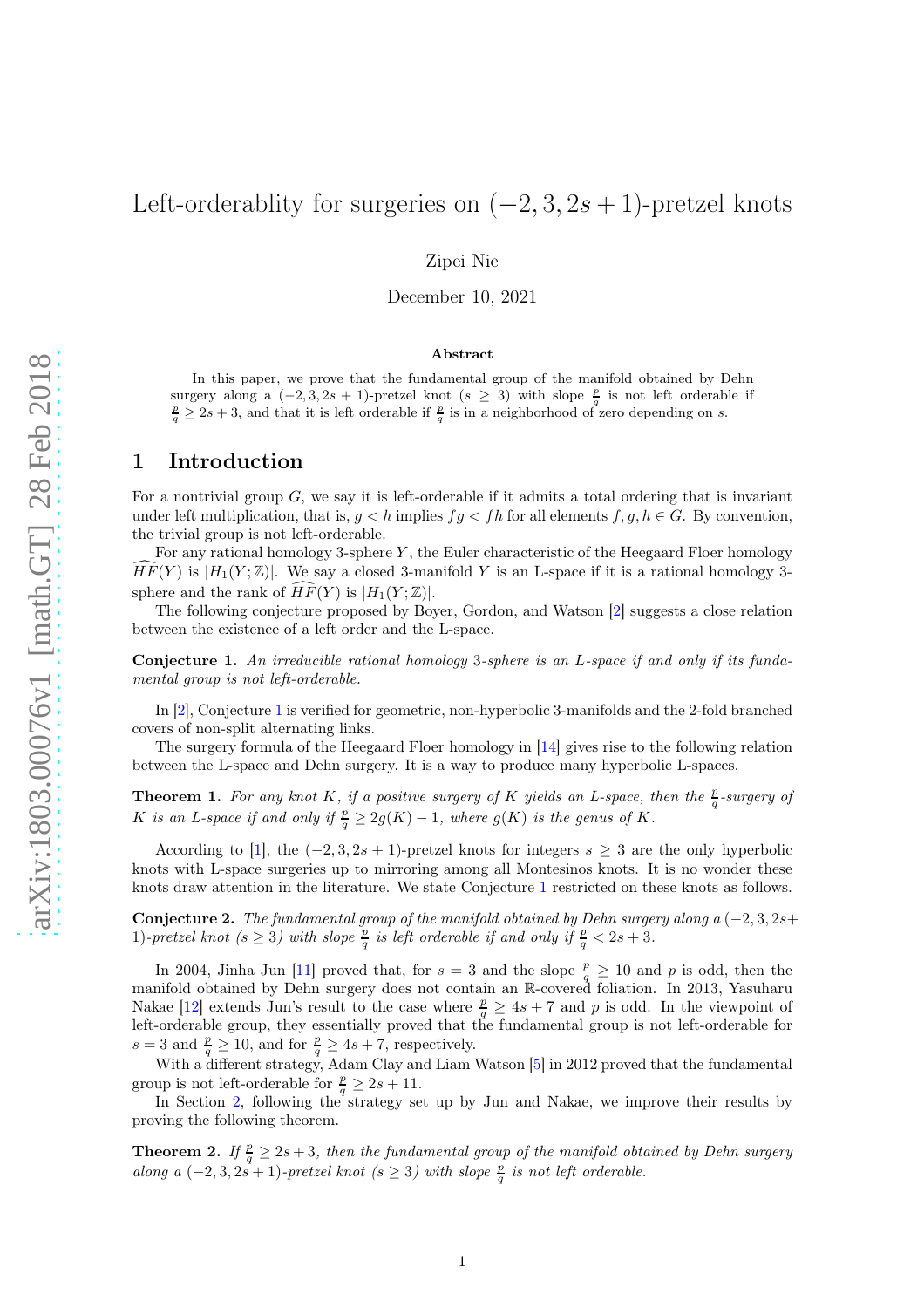Marc Culler and Nathan Dunfield  $[6]$  defined the knot complement of K to be lean, if every closed essential surface in the manifold  $S_0^3(K)$  obtained by longitudinal Dehn surgery is a fiber in a fibration over circle. In the general case where  $S<sup>3</sup>$  is replaced by another integral homology sphere, we need an extra condition that the resulting manifold is prime. We do not need to bother about it here, because Gabai [\[8\]](#page-4-5) showed that  $S_0^3(K)$  is irreducible for any nontrivial knot K. In particular,  $S_0^3(K)$  is prime for any knot K.

Culler and Dunfield proved the following result by considering the representations  $\pi_1(S^3 - K) \to$  $PSL<sub>2</sub>R$  that are elliptic on the fundamental group of the torus boundary.

<span id="page-1-1"></span>**Theorem 3.** For an knot K in  $S^3$  with lean knot complement, if its Alexander polynomial  $\Delta_K(t)$ has a simple root on the unit circle, then there exists  $\varepsilon > 0$  such that the fundamental group of the manifold obtained by Dehn surgery along K with any slope  $\frac{p}{q}$  in  $(-\varepsilon,\varepsilon)$  is left orderable.

As an example demonstrated in their work, they proved that the fundamental group of the manifold obtained by Dehn surgery along a  $(-2, 3, 7)$ -pretzel knot with slope  $\frac{p}{q}$  is left orderable if p  $< 6.$ 

In Section [3,](#page-2-0) we prove the following result by verifying the conditions of Theorem [3](#page-1-1) for all  $(-2, 3, 2s + 1)$ -pretzel knots  $(s \geq 3)$ .

<span id="page-1-3"></span>**Theorem 4.** For each integer  $s \geq 3$ , there exists  $\varepsilon > 0$  such that the fundamental group of the manifold obtained by Dehn surgery along a  $(-2,3,2s+1)$ -pretzel knot with any slope  $\frac{p}{q}$  in  $(-\varepsilon,\varepsilon)$ is left orderable.

#### Acknowledgement

I would like to thank my advisor, Professor Zoltán Szabó, for suggesting me this problem and helping me throughout my research project.

### <span id="page-1-0"></span>2 The Proof of Theorem [2](#page-0-1)

Let  $K_s$  be a  $(-2, 3, 2s + 1)$ -pretzel knot with  $s \geq 3$ . It is shown [\[12,](#page-4-2) Proposition 2.1] that the knot group of  $K_s$  has following presentation.

**Theorem 5.** The knot group of  $K_s$  has a presentation

$$
G_{K_s} = \langle c, l | cl c \bar{l} \bar{c} \bar{l}^s \bar{c} \bar{l} cl c l^{s-1} \rangle,
$$

and an element which represents the meridian  $M$  is c and an element of the longitude  $L$  is  $\bar{c}^{2s-2}lcl^{s}cl^{s}cl\bar{c}^{2s+9}.$ 

For coprime positive integers p and q, let  $G_{K_s}(p,q)$  denote the fundamental group of the manifold obtained by Dehn surgery along  $K_s$  with slope  $\frac{p}{q}$ . Then we have the following presentation of  $G_{K_s}(p,q)$ :

$$
G_{K_s}(p,q) = \langle c, l | cl c \bar{l} \bar{c} \bar{l}^s \bar{c} \bar{l} cl c l^{s-1}, M^p L^q \rangle.
$$

We quote a lemma  $[12, \text{Lemma } 3.1]$  below. The element k in the statement is a generator of the cyclic group generated by  $M$  and  $L$ .

**Lemma 1.** There exists an element k of  $G_{K_s}(p,q)$  such that  $M = k^q$  and  $L = k^{-p}$ .

By the result from the standard exercise [\[4,](#page-4-6) Problem 2.25] in Adam Clay and Liam Watson's book, for a countable group G with a left ordering  $\lt$ , the dynamic realization of the left ordering has no global fixed points. In other words, we have the following theorem.

<span id="page-1-2"></span>**Theorem 6.** For a countable group G with a left ordering  $\lt$ , there exists a monomorphism  $\rho$ :  $G \to \text{Homeo}_+(\mathbf{R})$ . Additionally, there is no  $x \in \mathbf{R}$  such that  $\rho(q)(x) = x$  for all q in G.

Now we assume  $G_{K_s}(p,q)$  has a left ordering and fix such a monomorphism as in Theorem [6](#page-1-2) for the group  $G_{K_s}(p,q)$ . For abbreviation, we write gx instead of  $\rho(g)(x)$  for  $g \in G_{K_s}(p,q)$  and  $x \in \mathbf{R}$ .

First, We prove that  $\rho(k)$  has no fixed points.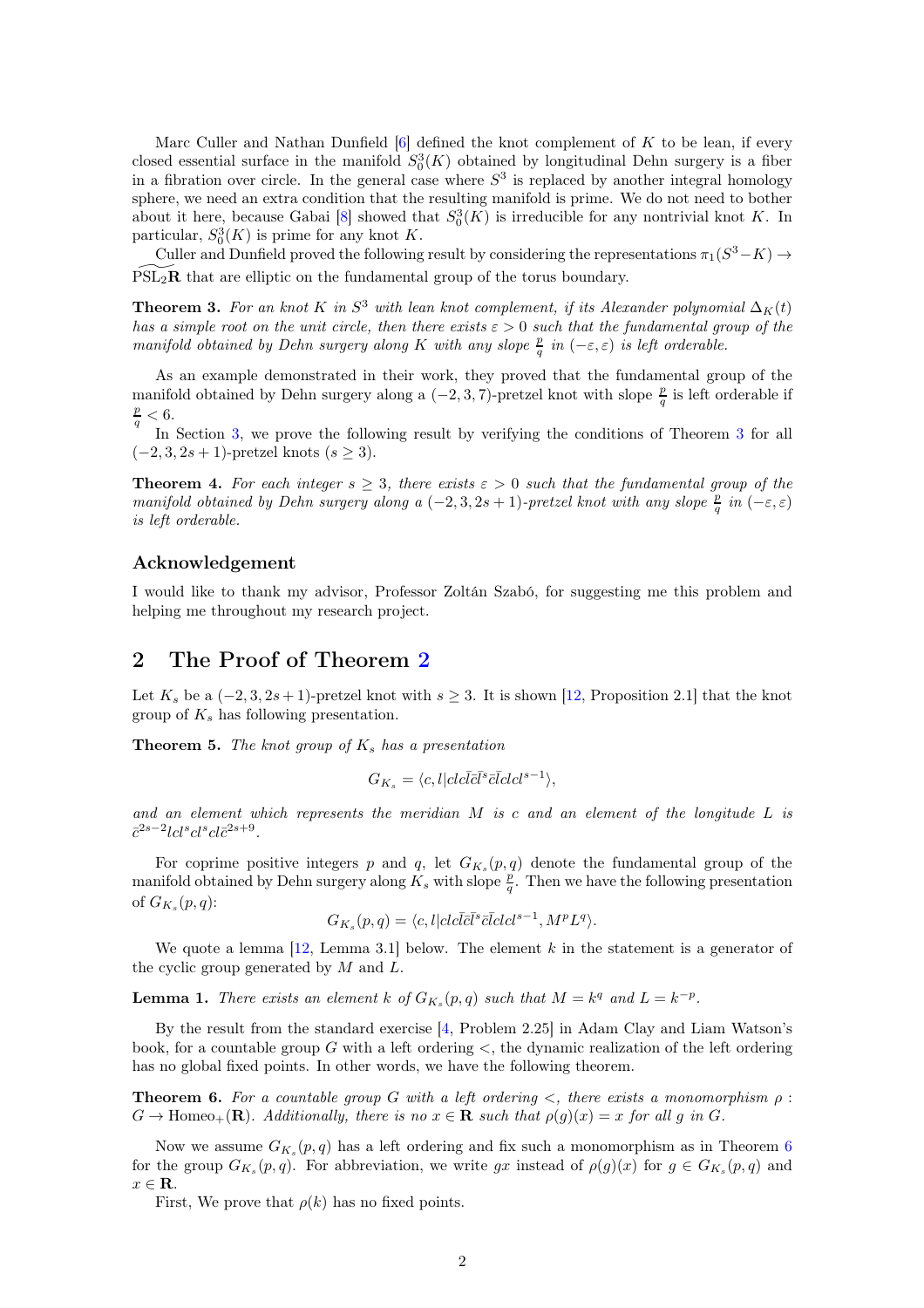<span id="page-2-1"></span>**Lemma 2.** For any  $x \in \mathbf{R}$ , we have  $kx \neq x$ .

*Proof.* Assume  $kx = x$  for some  $x \in \mathbb{R}$ . Then  $x = k^q x = Mx = cx$ . If  $x = lx$ , then x is a global fixed point, which contradicts Theorem [6.](#page-1-2) Otherwise, without loss of generality, we assume  $x < lx$ , then  $x < lx < \cdots < l^{s-1}x < l^s x$ . Then  $x = \bar{c}^{2s-2}x < \bar{c}^{2s-2}lx = \bar{c}^{2s-2}lcx < \bar{c}^{2s-2}lc^s x =$  $\bar{c}^{2s-2}lcl^scx < \bar{c}^{2s-2}lcl^scl^sx = \bar{c}^{2s-2}lcl^scl^scx < \bar{c}^{2s-2}lcl^scl^sclx = \bar{c}^{2s-2}lcl^scl^scl\bar{c}^{2s+9}x = k^{-p}x = x,$ contradiction.  $\Box$ 

By Lemma [2](#page-2-1) and that kx is a continuous function of x, we assume  $x < kx$  for any  $x \in \mathbb{R}$ , without loss of generality. Then  $x < kx < \cdots < k^{q-1}x < k^qx = Mx = cx$  for any  $x \in \mathbb{R}$ .

<span id="page-2-2"></span>**Lemma 3.** For any  $x \in \mathbf{R}$ , we have  $clcx < lclx$ .

*Proof.* For any  $x \in \mathbf{R}$ , we have  $clcx < clc(lcl^scl)^{-1}c(lcl^scl)x = (clc\overline{l}\overline{c}\overline{l}\overline{c}\overline{l}clcl^{s-1})(lclx) = lclx$ .  $\Box$ 

<span id="page-2-3"></span>**Lemma 4.** If  $\frac{p}{q} \ge 2s + 3$ , then for any  $x \in \mathbb{R}$ , we have  $lx < cx$ .

*Proof.* For any  $x \in \mathbf{R}$  and  $t \in \mathbf{Z}$ , we have  $c(lcl^tx) = (clc)l^tx < (lcl)l^tx = lcl^{t+1}x$  and  $l^tcl(cx) =$  $l^t(clc)x < l^t(lcl)x = l^{t+1}clx$ . By induction on the integer t, we get  $c^slcx < lcl^sx$  and  $clc^sx < l$  $l^sclx$  for any  $x \in \mathbf{R}$ . If  $\frac{p}{q} \geq 2s + 3$ , then for any  $x \in \mathbf{R}$ , we have  $cx \geq k^{-p+(2s+3)q}cx =$  $M^{s-2}LM^{s+5}cx = \bar{c}^{s}lcl^{s}cl\bar{c}^{s+3}x = \bar{c}^{s}(lcl^{s})c(l^{s}cl)\bar{c}^{s+3}x > \bar{c}^{s}(c^{s}lc)c(l^{c}c^{s})\bar{c}^{s+3}x = lc^{3}l\bar{c}^{3}x =$  $lc^{2}\bar{l}(lcl)\bar{c}^{3}x > lc^{2}\bar{l}(clc)\bar{c}^{3}x = l(l\bar{c}^{2})^{-1}c(l\bar{c}^{2})x > ix.$  $\Box$ 

If  $\frac{p}{q} \ge 2s+3$  $\frac{p}{q} \ge 2s+3$ , by Lemma 3 and Lemma [4,](#page-2-3) for any  $x \in \mathbf{R}$ , we have  $clx = (clc)c^{-1}x < (lcl)c^{-1}x =$  $(lc)l(c^{-1}x) < lx = c^{-1}(clc)x < c^{-1}(lcl)x = c^{-1}l(clx) < clx$ , which is a contradiction. Therefore, we proved Theorem [2.](#page-0-1)

## <span id="page-2-0"></span>3 The Proof of Theorem [4](#page-1-3)

#### 3.1  $K_s$  is lean

It is shown [\[13\]](#page-4-7) that any  $(p, q, r)$ -pretzel knot is small, which means, the knot complement of  $K_s$  does not contain closed essential surfaces. Hence, up to isotopy, we may assume (see [\[16,](#page-4-8) Corollary following Theorem 4.11]) the closed essential surfaces in the manifold  $S_0^3(K_s)$  obtained by longitudinal Dehn surgery corresponds to incompressible, ∂-incompressible orientable surfaces in the knot complement of  $K_s$  with 0-slope boundary curves. These surfaces can be determined by applying the results of [\[9\]](#page-4-9), where Allen Hatcher and Ulrich Oertel used the edgepath system model to describe the incompressible, ∂-incompressible surfaces with non-empty, non-meridional boundary in the knot complement of the Montesinos knots. See [\[9\]](#page-4-9) for the definition of the infinite strip  $\mathscr{S}$ , the diagram  $\mathscr{D}$  and the edgepaths in  $\mathscr{D}$ . We call an edgepath system admissible, if its edgepaths satisfy the properties  $(E1)-(E4)$  in [\[9\]](#page-4-9). For each admissible edgepath system and each number m dividing the minimum number of sheets  $m_0$  for the system, there are finitely many candidate surfaces  $S$  associated to the edgepath system and having  $m$  boundary components, depending on the two choices for each of the finitely many saddle points. By [\[9,](#page-4-9) Proposition 1.1] and the remark following it, any incompressible, ∂-incompressible surface in the knot complement of  $K_s$  with finite slope boundary curves, including non-orientable and disconnected ones, is isotopic to one of the candidate surfaces.

Jesús Rodríguez-Viorato and Francisco Gonzaléz Acuña [\[18,](#page-4-10) [17\]](#page-4-11) considered possible orientations of the candidate surfaces. The edges  $\langle p/q, r/s \rangle$  with  $\Big|$  $\frac{p}{q} - \frac{r}{s}$  $= 1$  in diagram  $\mathscr{D}$  are colored with three colors,  $\langle 1/0, 0/1 \rangle$ ,  $\langle 1/0, 1/1 \rangle$  and  $\langle 1/1, 0/1 \rangle$  according to the parity of p, q, r and s. An edgepath in diagram  $\mathscr D$  is called monochromatic, if it is constant or it is contained in the union of some monochromatic edges. By the proof of [\[17,](#page-4-11) Lemma 2.6], for an admissible system of monochromatic edgepath, all connected orientable candidate surfaces associated to the edgepath system have the same number of boundary components.

Following [\[18\]](#page-4-10), the admissible edgepath systems are divided into three types. An admissible edgepath system is called type I, if all of the edgepath ends are on the right side of the left border of  $\mathscr S$ . An admissible edgepath system is called type II, if all of the edgepath ends are on the left border of  $\mathscr{S}$ . An admissible edgepath system is called type III, if all of the edgepath ends are on the left side of the left border of  $\mathscr{S}$ . Note that the definitions of type I and type II are slightly different from the original definitions in [[9](#page-4-9)].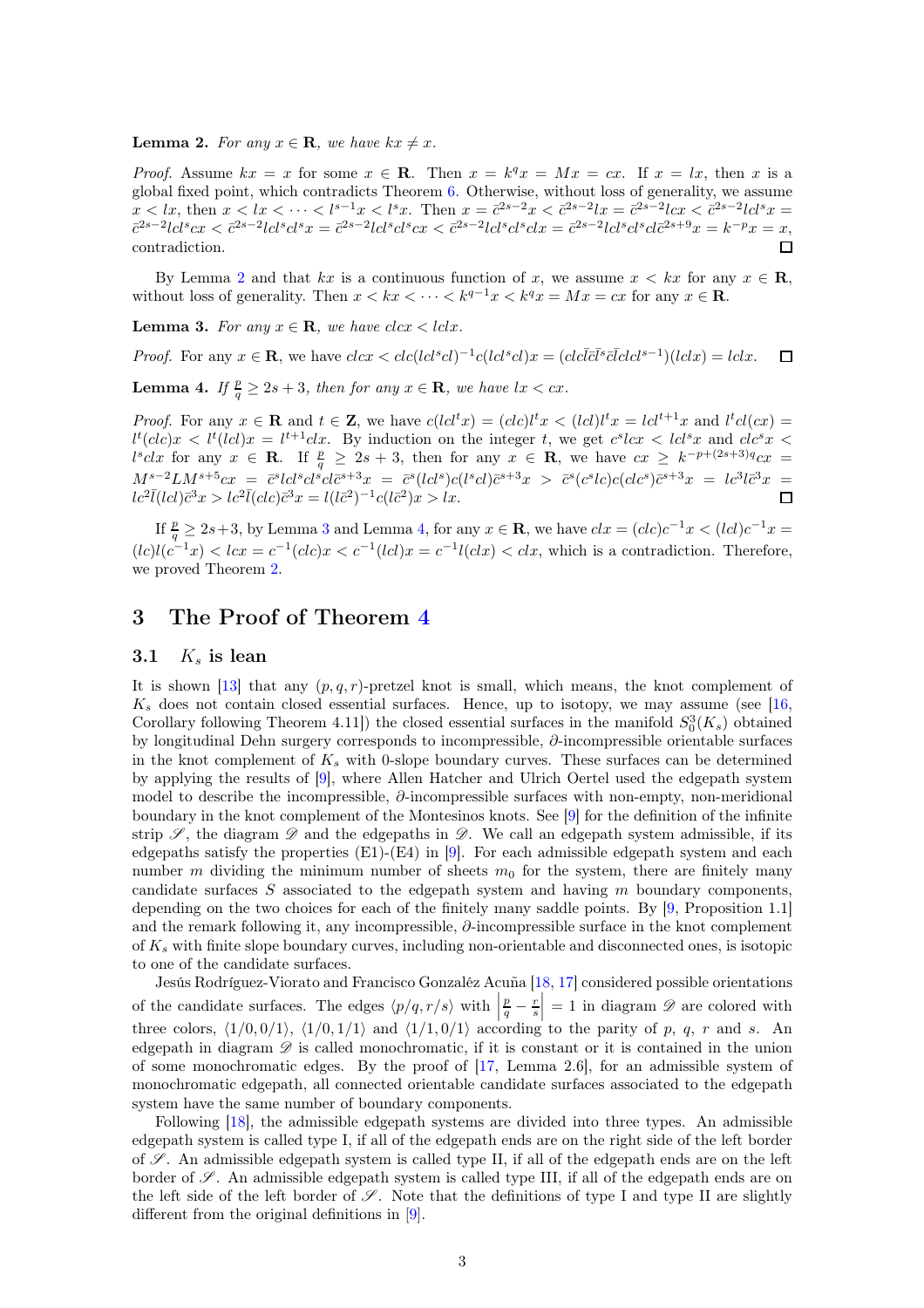According to [\[9\]](#page-4-9), a Seifert surface can be found by taking a candidate surface of connected boundary associated to a certain type III admissible system of monochromatic edgepaths. For the knot  $K_s$ , the edgepaths in this system always move upwards before heading to the common ending point  $\langle \infty \rangle$ .

A non-constant edgepath in any admissible edgepath system for the knot  $K_s$  either always move upwards or always move downwards. Therefore, the slope of the boundary curves of a candidate surface associated to a type II or type III admissible edgepath system for the knot  $K_s$  has at most  $2^3 = 8$  possible values, which can be computed similarly to [\[9,](#page-4-9) p.462] and [\[18,](#page-4-10) Table 2]. The possible slopes are listed in the table below. The only zero entry corresponds to the unique edgepath system that produces Seifert surfaces.

| Slope List              |                |           |
|-------------------------|----------------|-----------|
| Directions of edgepaths | Type II        | Type III  |
| $++ +$                  | Not admissible |           |
|                         | $4s+4$         | $4s+2$    |
|                         |                | 6         |
|                         | $4s+8$         | $4s+8$    |
|                         | 6              |           |
|                         | $4s+6$         | $4s+6$    |
|                         | 10             | 10        |
|                         | $4s + 10$      | $4s + 12$ |

By the proof of [\[17,](#page-4-11) Lemma 4.4], the slope of the boundary curves of a candidate surface associated to a type I admissible edgepath system for the knot  $K_s$  is always positive.

Therefore, any incompressible, ∂-incompressible connected orientable surface in the knot complement of  $K_s$  with 0-slope boundary curves are isomorphic to a Seifert surface. Since  $K_s$  is fibered [\[7\]](#page-4-12) and any Seifert surface of a fibered knot is isotopic to a given fiber [\[3\]](#page-4-13), it follows that  $K_s$  is lean.

#### 3.2 Roots of the Alexander polynomial of  $K_s$

By [\[10,](#page-4-14) Theorem 1.2], for an odd number k and positive integers  $p_1, \ldots, p_k$ , the Alexander polynomial of a  $(p_1, \ldots, p_k, -1)$ -pretzel link can be written as  $Q_{p_1, \ldots, p_k}(-x)$ , where we define

$$
Q_{p_1,...,p_k}(x) = [p_1][p_2]\cdots[p_k]\left(x - k + 1 + \sum_{i=1}^k \frac{1}{[p_i]}\right),
$$

and  $[n] = \frac{1-x^n}{1-x}$  $\frac{1-x^2}{1-x}$ . In the case where  $p_1 = 2$ , the  $(2, p_2, \ldots, p_k, -1)$ -pretzel link is equivalent to the  $(-2, p_2, \ldots, p_k)$ -pretzel link by a single flipping operation. By [\[15,](#page-4-15) Theorem 2.6], the polynomial  $Q_{p_1,\,\ldots,p_k}(x)$  is also the denominator of the growth function of the  $(p_1,\ldots,p_k)$ -Coxeter reflection group  $\langle g_1, \ldots, g_k | g_i^2, (g_i g_{i+1})^{p_i} \rangle$ , and if the Coxeter system is hyperbolic, then the polynomial  $Q_{p_1,\dots,p_k}(x)$  is a product of distinct irreducible cyclotomic polynomials and exactly one Salem polynomial. Hence, if

$$
\sum_{i=1}^{k} \frac{1}{p_i} < k - 2,
$$

then all roots of  $Q_{p_1,\ldots,p_k}(x)$  are simple, with exactly two of them real, and the rest on the unit circle. Therefore, the Alexander polynomial of  $K_s$  has  $2s + 2$  simple roots on the unit circle.

In conclusion, by Theorem [3,](#page-1-1) we proved Theorem [4.](#page-1-3)

## <span id="page-3-1"></span>References

- [1] K. L. Baker and A. H. Moore. "Montesinos knots, Hopf plumbings, and L-space surgeries." J. Math. Soc. Japan. Vol. 70. No. 1. (2018): 95-110.
- <span id="page-3-0"></span>[2] S. Boyer, C. Gordon and L. Watson. "On L-spaces and left-orderable fundamental groups." Mathematische Annalen 356.4 (2013): 1213-1245.